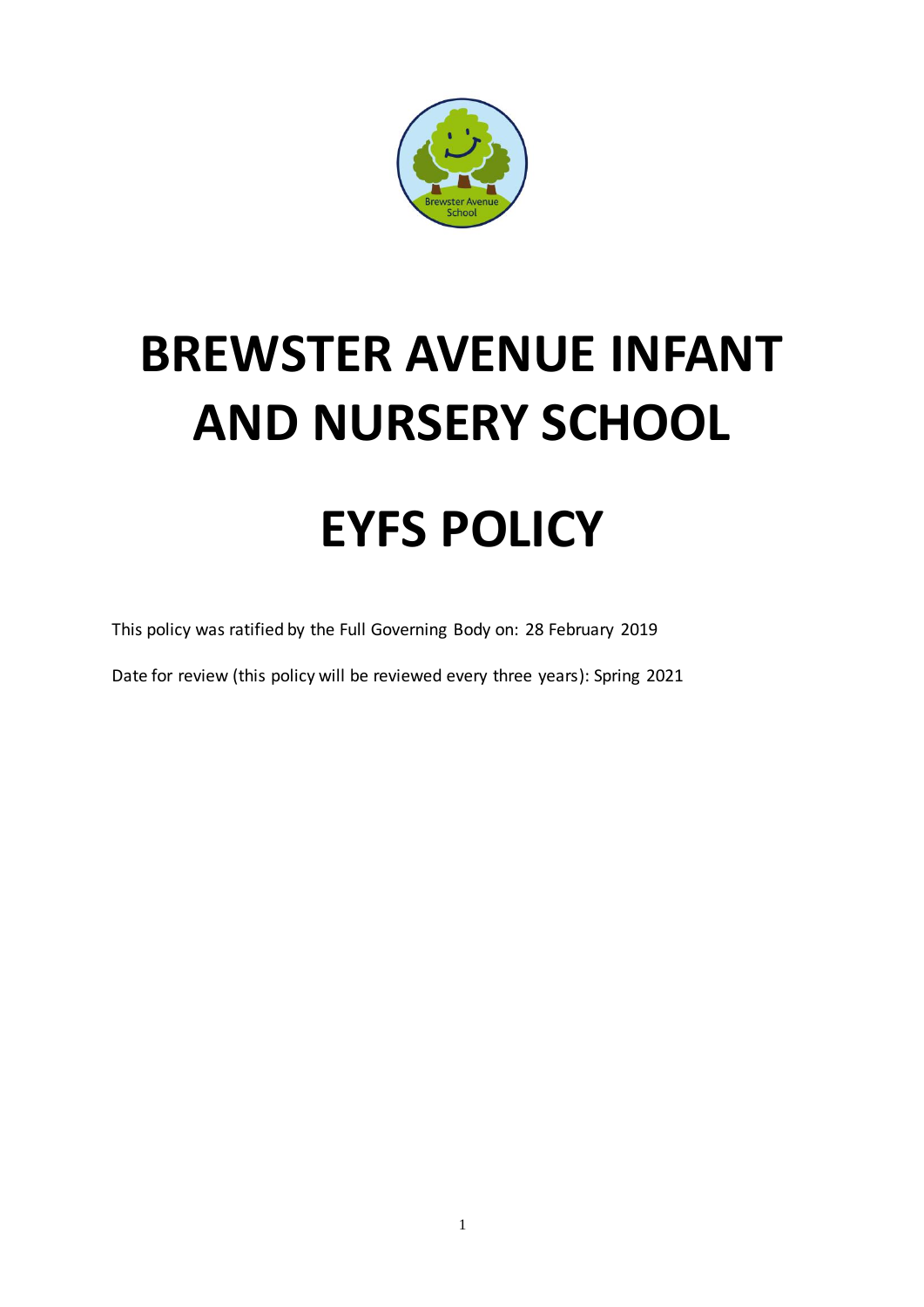## **EYFS Policy**

## **Introduction**

*'Every child deserves the best possible start in life and support to fulfil their potential. A child's experience in the early years has a major impact on their future life chances. A secure, safe and happy childhood is important in its own right and it provides the foundation for children to make the most of their abilities and talents as they grow up.'* Early Years Foundation Stage Profile

The Early Years Foundation Stage applies to children from birth to the end of the reception year. At Brewster Avenue Infant and Nursery School children can be admitted into Nursery the term after their third birthday. They are admitted to reception in the September following their fourth birthday.

At Brewster Avenue Infant and Nursery School we greatly value the importance that the EYFS plays in laying secure foundations for future learning and development.

## **Aims & Objectives**

We aim to support all children to become independent and collaborative learners. We will provide a broad and balanced curriculum that will enable each child to develop personally, socially, emotionally, spiritually, physically, creatively and intellectually to their full potential.

At Brewster Avenue Infant and Nursery School, we will:

- Provide a happy, safe, stimulating and challenging programme of learning and development for the children to experience as they begin their journey through school.
- Provide a broad, balanced, relevant and creative curriculum that will set in place firm foundations for further learning and development in Key Stage 1 and beyond and enable choice and decision making, fostering independence and self-confidence.
- Use and value what each child can do, assessing their individual needs and helping each child to progress.
- Develop excellent relationships with parents and carers to build a strong partnership in supporting their children.
- Provide a caring and inclusive learning environment which is sensitive to the requirements of the individual child including those who have additional needs.

The early-years education we offer our children is based on the following principles:

- It builds on what our children already know and can do;
- It ensures that no child is excluded or disadvantaged;
- It offers a structure for learning that has a range of starting points, content that matches the needs of young children, and activities that provide opportunities for learning both indoors and outdoors;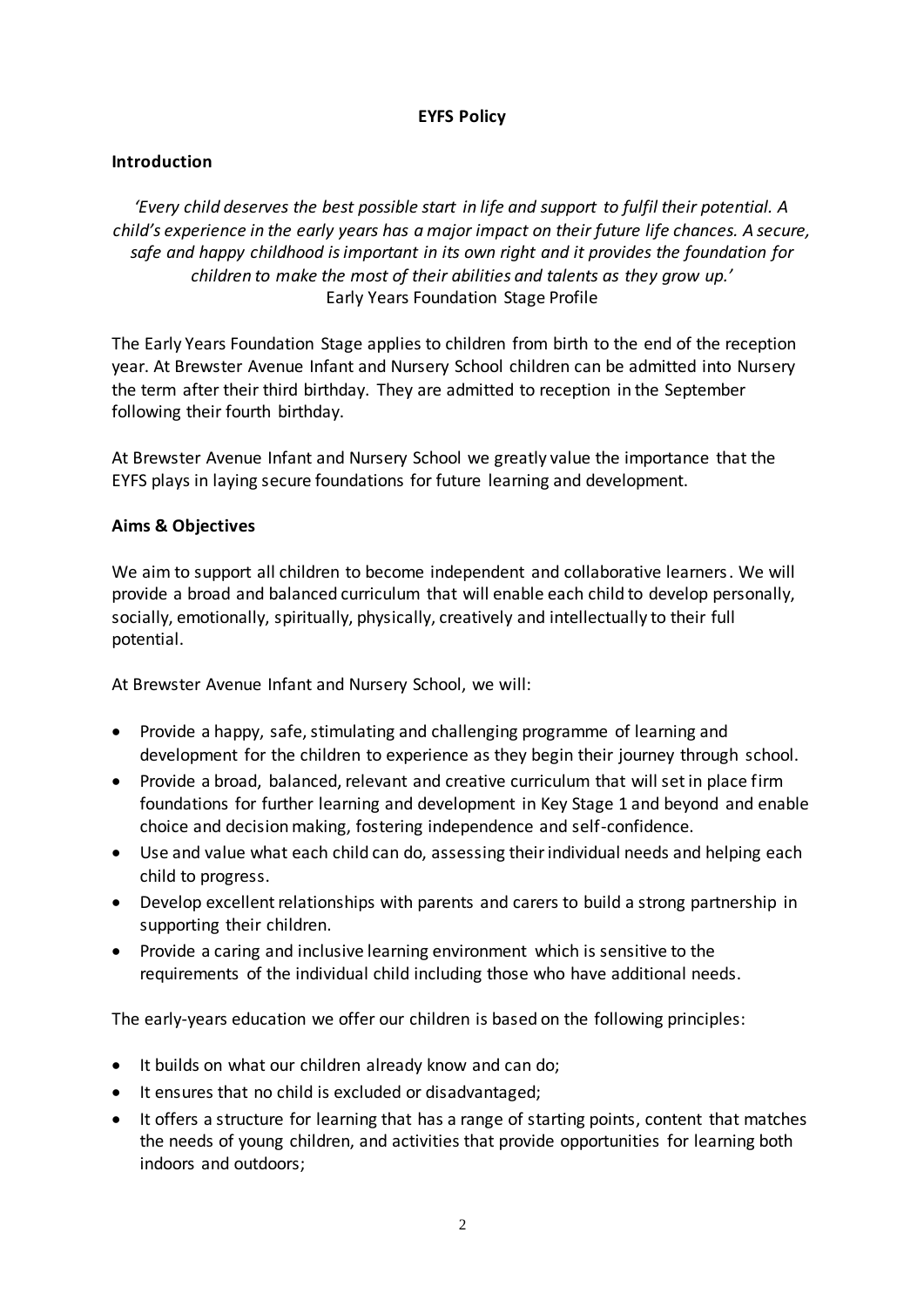- It provides a rich and stimulating environment;
- It acknowledges the importance of a full working partnership with parents and carers.

## **The Early Years Foundation Stage is based on four themes:**

- A Unique Child
- Positive Relationships
- Enabling Environments
- Learning and Development

## **A Unique Child**

At Brewster Avenue Infant and Nursery School we recognise that every child is a competent learner who can be resilient, capable, confident and self-assured. We recognise that children develop in individual ways and at varying rates. Children's attitudes and dispositions to learning are influenced by feedback from others; we use praise and encouragement, as well as celebration and rewards, to encourage children to develop a positive attitude to learning.

Inclusion - We value the diversity of individuals within the school and believe that every child matters. All children at Brewster Avenue Infant and Nursery School are treated fairly regardless of race, sex, religion or abilities. All families are valued within our school.

We give our children every opportunity to achieve their personal best and planning is adapted to meet the needs of all groups and abilities. We do this by taking account of our children's range of life experiences when we are planning for their learning.

We set realistic and challenging expectations keyed to the needs of our children. We do this through:

- Planning opportunities that build upon and extend children's knowledge, experience and interests, and develop their self-esteem and confidence;
- Using a wide range of teaching strategies based on children's learning needs;
- Providing a wide range of opportunities to motivate and support children and to help them learn effectively;
- Offering a safe and supportive learning environment in which the contribution of all children is valued;
- Employing resources which reflect diversity and are free from discrimination and stereotyping;
- Planning challenging activities to meet the needs of both boys and girls, of children with special educational needs, of children who are more able, of children with disabilities, of children from all social and cultural backgrounds, of children from different ethnic groups, and of those from diverse linguistic backgrounds;
- Monitoring children's progress and taking action to provide support as necessary (such as referrals to speech therapy) as necessary;
- Working closely with parents, carers and other outside agencies to ensure all children's needs are met and we enable them to access the curriculum and make good progress.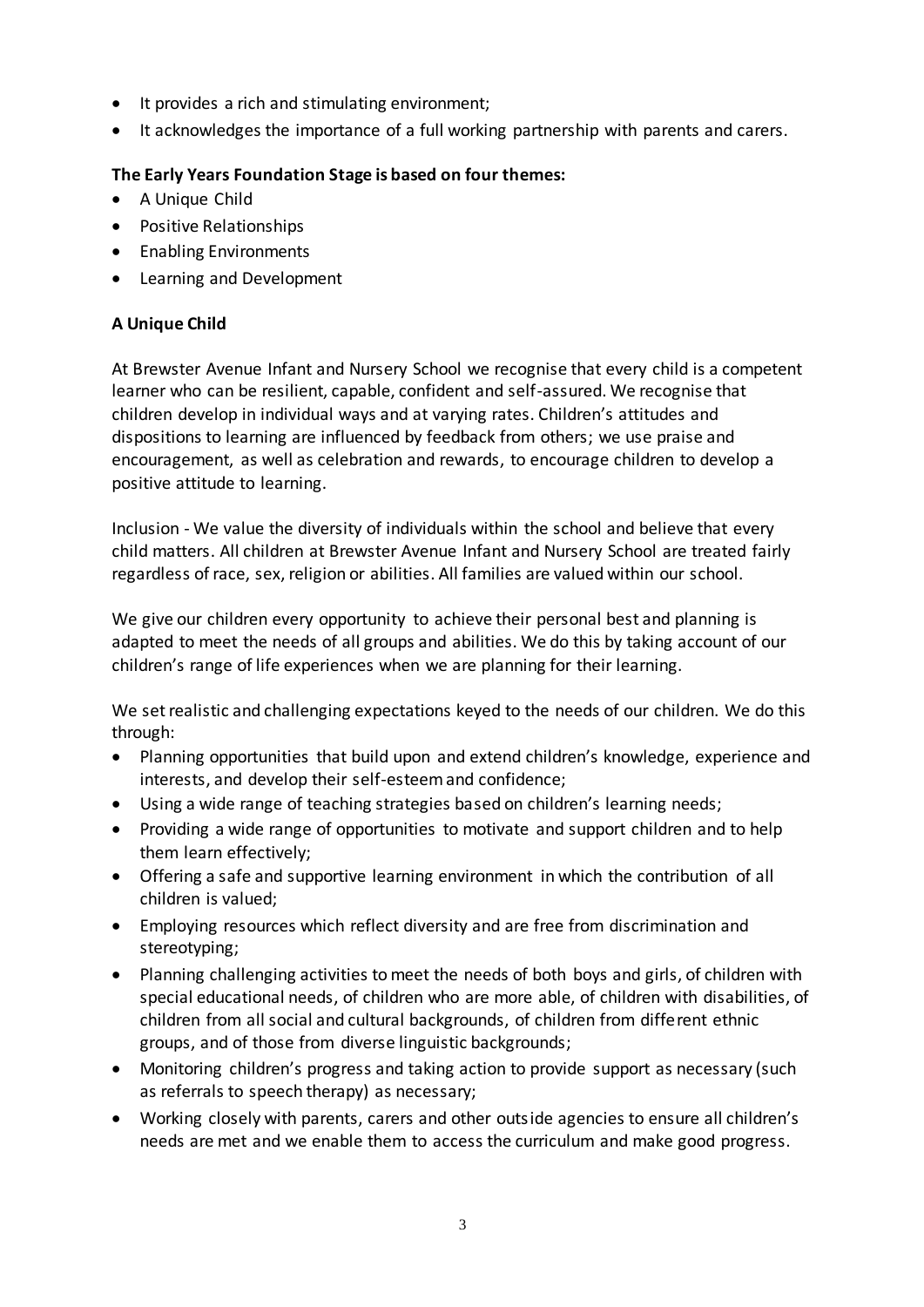## **Positive Relationships**

At Brewster Avenue Infant and Nursery School we recognise that children learn to be strong, confident and independent from having secure relationships. We aim to develop caring, respectful, professional relationships with the children and their families.

Parents as Partners - We recognise that parents/carers are children's first and most enduring educators and we value being partners with them in their child's education through:

- Inviting parents/carers and children the opportunity to spend time in Reception Class for three induction visits before starting school;
- Providing an induction meeting for Reception parents/carers to meet with staff to discuss school routines, expectations and to answer any questions parents/carers may have;
- Arranging, where possible, visits by the teacher to children in their home setting or childcare provision prior to their starting school;
- Outlining the school's expectations in the Home-School agreement;
- Holding a parent consultation early in the academic year to establish how a child is settling into the school environment;
- Operating an open door policy for parents/carers with any queries or concerns;
- Approaching parents and carers immediately, if Foundation staff have concerns about the progress of a child;
- Written contact through reading diaries and school newsletters;
- Sending home SMILE cards designed to share notable achievements;
- Publishing curriculum information on the school website;
- Inviting parents to attend informal meetings about areas of the curriculum, such as phonics or reading;
- Sharing regularly the children's online 2BuildaProfile 'Learning Journal' with parents/carers and valuing the on-going contributions to this from parents/carers;
- Offering two parent/teacher consultation meetings per year at which their child's progress is discussed;
- Sending a written report on their child's attainment and progress at the end of their time in reception;
- Asking parents to sign a generic permission form for visits, food tasting and photographs etc.
- Inviting parents and carers to a range of activities throughout the school year such as SMILE assemblies, class cafés, workshops, Christmas productions and sports day etc.

Staff - All staff in the Foundation Stage aim to develop good relationships with all children, interacting positively with them and taking time to listen to them.

## **Enabling Environments**

At Brewster Avenue Infant and Nursery School we recognise that the environment plays a key role in supporting and extending the children's development, where the children feel confident, secure and challenged. The children have daily access to an indoor and outdoor environment that is set up in discrete areas of learning with planned continuous provision.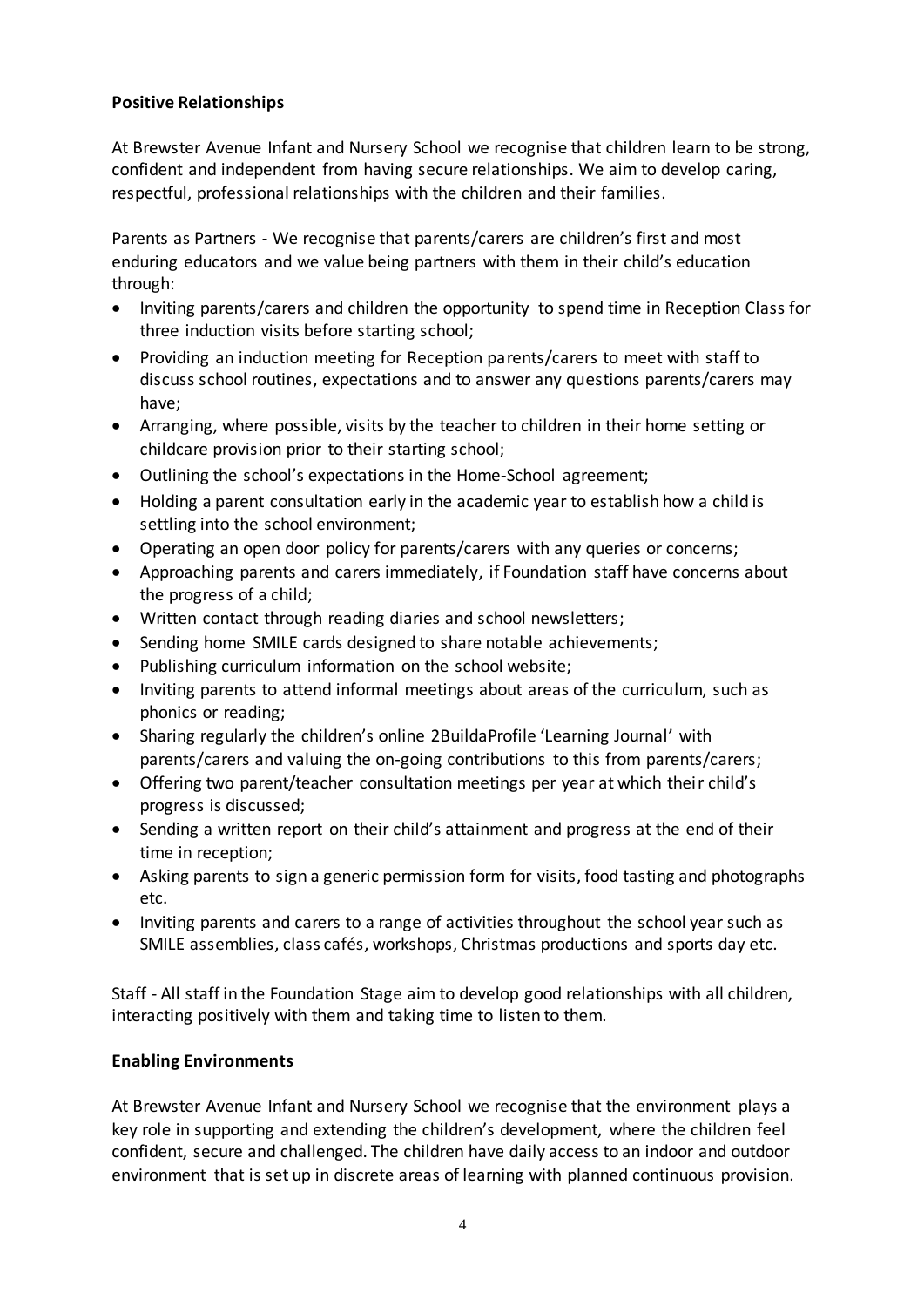The Foundation Stage classrooms are organised to allow children to explore and learn securely and safely. There are specific areas where the children can be active, be quiet, creative etc.

Play-based learning is paramount and children have opportunities to direct their own learning with planned opportunities provided by staff.

We plan a learning environment, both indoors and outdoors, that encourages a positive attitude to learning and reflects the individual's interests, passions and abilities. We use materials and equipment that reflect both the community that the children come from and the wider world. We encourage the children to make their own selection of the activities on offer, as we believe that this encourages independent learning. We ensure that resources and spaces are safe to use and checked regularly.

Reception children also have regular access to our Woodland area. Being outdoors offers opportunities for doing things in different ways and in different scales than when indoors. The children can explore, use their senses and be physically active and exuberant. All areas of the curriculum can be explored outside.

#### **Learning and Developing**

#### The EYFS Curriculum

There are seven areas of learning and development that must shape educational provision in early years settings. All areas of learning and development are important and interconnected. None of the areas of learning can be delivered in isolation from the others. Our children's learning experiences enable them to develop competency and skill across a number of learning areas.

They require a balance of adult led and child initiated activities in order for most children to reach the levels required at the end of EYFS. Three areas are particularly crucial for igniting children's curiosity and enthusiasm for learning, and for building their capacity to learn, form relationships and thrive.

The three Prime areas are:

- **•** Personal, Social and Emotional Development
- Communication and Language
- Physical Development

Staff will also support children in four specific areas, through which the three prime areas are strengthened and applied.

Specific Areas:

- Literacy
- Mathematics
- Understanding the world
- Expressive arts and design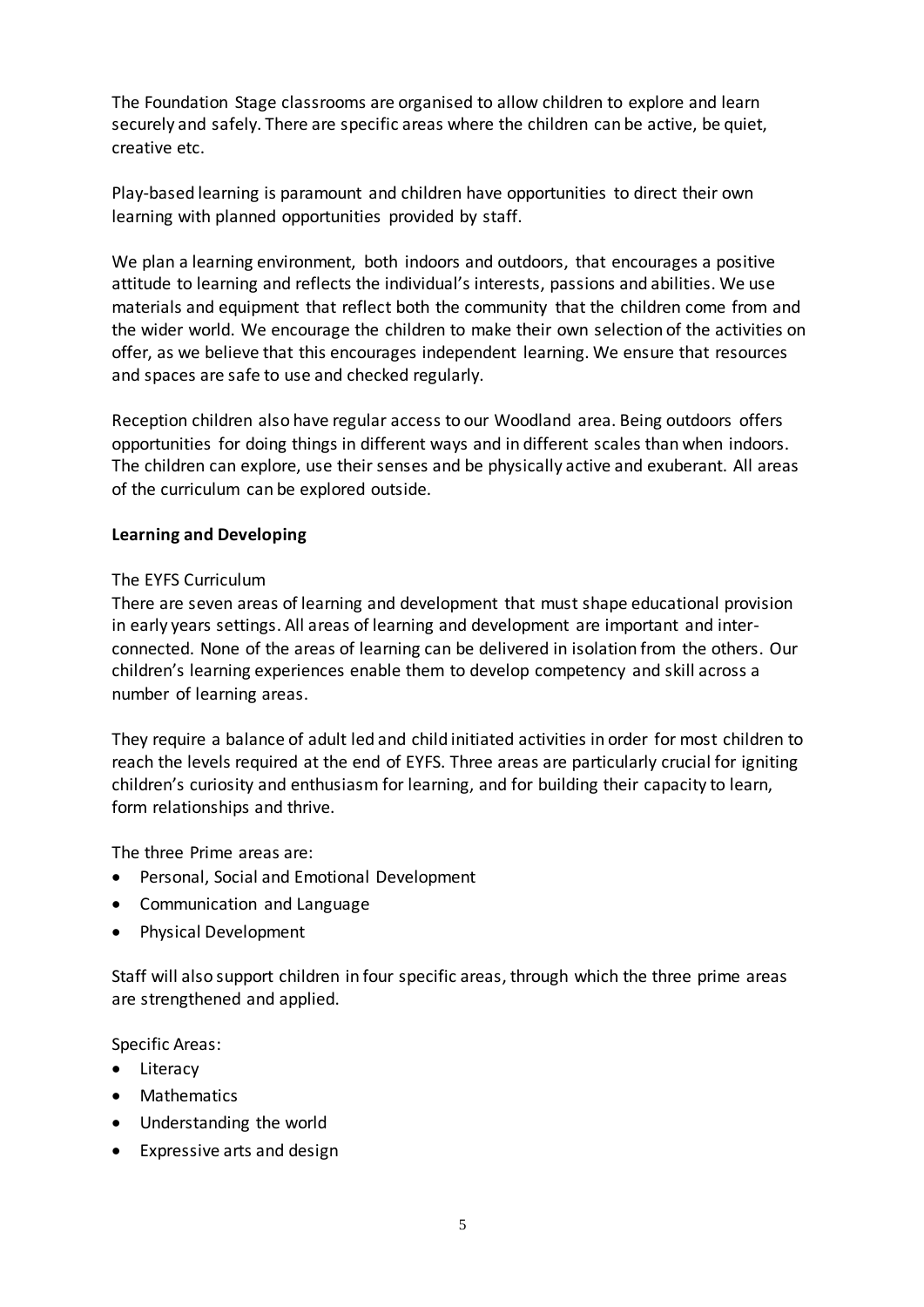Children's development levels are assessed and as the year progresses, the balance will shift towards a more equal focus on all areas of learning, as children grow in confidence and ability within the three prime areas.

However, if a child's progress in any of the prime areas gives cause for concern, staff will discuss this with the child's parents/carers and agree how to support the child.

Reception pupils also participate in a daily phonics session, following the guidance in the "Letters & Sounds" document.

## **Characteristics of Effective Learning**

We ensure that our environment and delivery of the curriculum incorporates the three characteristics of effective teaching and learning:

 Playing and exploring - children will have opportunities to investigate and experience things, and 'have a go'.

## *'Children's play reflects their wide ranging and varied interests and preoccupations. In their play children learn at their highest level. Play with peers is important for children's development.'*

Through play, our children explore and develop learning experiences, which help them make sense of the world. They practise and build up ideas, learn how to control themselves and understand the need for rules. They have the opportunity to think creatively alongside other children as well as on their own. They communicate with others as they investigate and solve problems.

 Active learning - children will have time and space to concentrate and keep on trying if they encounter difficulties, and enjoy their achievements.

*"Children learn best through physical and mental challenges. Active learning involves other people, objects, ideas and events that engage and involve children for sustained periods." (EYFS Statutory Framework)* 

Active learning occurs when children are motivated and interested. Children need some independence and control over their learning. As children develop their confidence, they learn to make decisions. It provides children with a sense of satisfaction as they take ownership of their learning.

 Creating and thinking critically - we encourage and support children to have and develop their own ideas, make links between ideas, and develop strategies for doing things.

*"When children have opportunities to play with ideas in different situations and with a variety of resources, they discover connections and come to new and better understandings and ways of doing things. Adult support in this process enhances their ability to think critically and ask questions." (EYFS Statutory Framework)*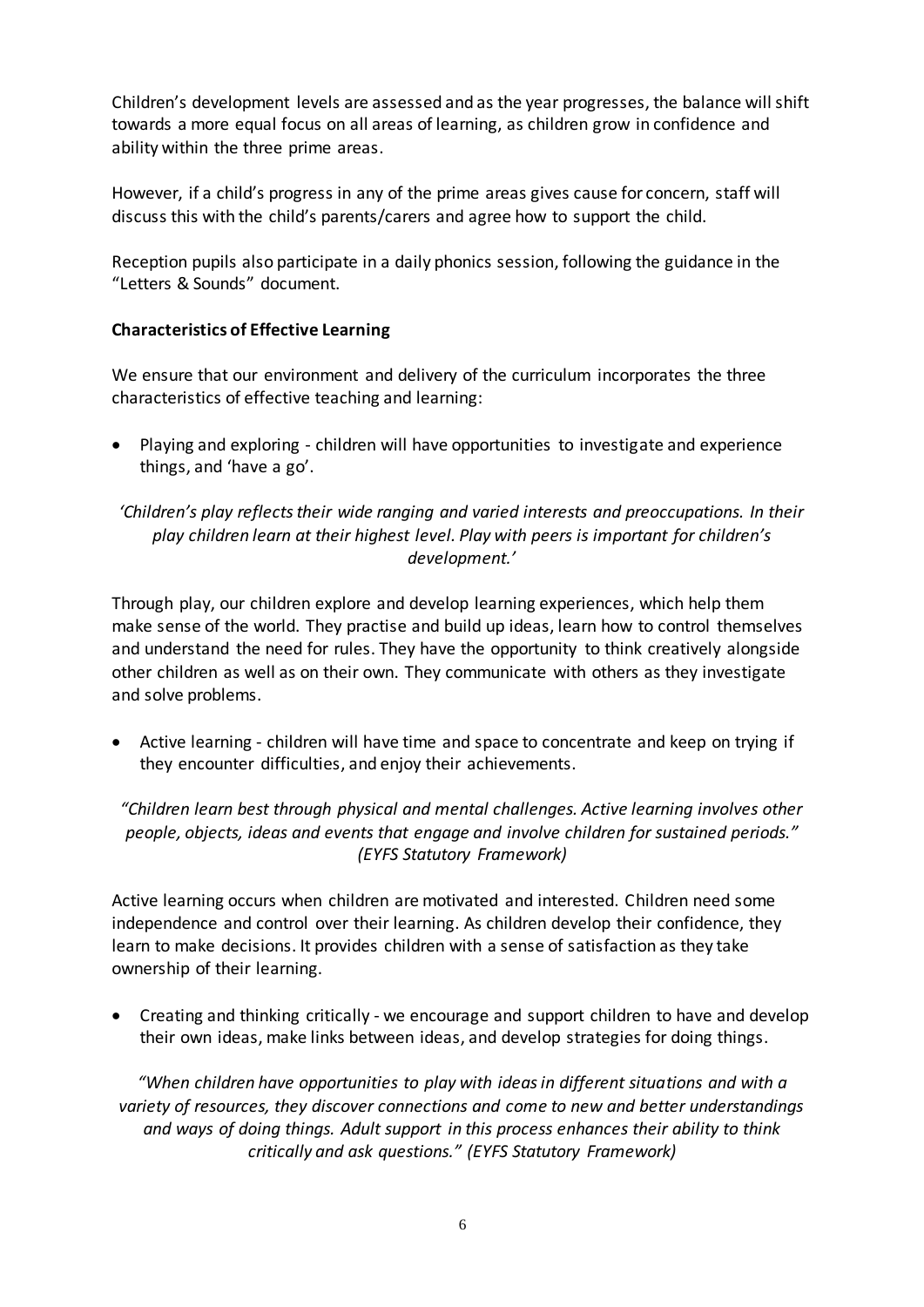Children should be given the opportunity to be creative through all areas of learning. Adults can support children's thinking and help them make connections by showing interest, offering encouragement, clarifying ideas and asking open ended questions. Children can access resources and move around the classroom freely and purposefully to extend their learning.

#### **Planning, Observation and Assessment**

The planning objectives are taken from the Development Matters statements from the Early Years Foundation Stage document building towards achievement of the Early Learning Goals. The planning is based upon themes with discrete phonics, maths, writing and reading directed teaching. However, planning, which is based upon a different topic which is identified as vehicle of interest to deliver the children's next steps in learning, also therefore responds to the needs, achievement and interest of the children.

Foundation Stage staff use observations as the basis for planning. Staff are skilled at observing children to identify their achievements, interests and next steps for learning. These observations then lead the direction of the planning. Relevant and significant observations are recorded in the children's Learning Journal.

During the first month, the teacher assesses the ability of each child. These assessments allow us to identify patterns of attainment within the cohort, in order to adjust the teaching programme for individual children and groups of children. We then make regular assessments of children's learning and use this information to ensure that future planning reflects identified needs.

Assessment in the Foundation Stage takes the form of both formal and informal observations, photographic evidence and through planned activities. Assessment is completed regularly and involves both the teacher and other adults, as appropriate. Progress records, observations and examples of each child's work and form a children Learning Journal, which we share via email and with parents at each parental consultation meeting.

The Foundation Stage Profile is the nationally employed assessment tool that enables teachers to record their observations at the end of the Foundation Stage (Reception year), and to summarise their pupils' progress towards the Early Learning Goals. It covers each of the seven areas of learning contained in the curriculum guidance for the Foundation Stage. We record each child's level of development against the 17 Early Learning Goals as Emerging, Expected or Exceeding. This data is submitted to the Local Authority and shared with parents via the end-of-year report. The child's Year 1 teacher also uses this information to make plans for the year ahead.

Parents receive an annual written report that comments on their child's learning and progress. We complete these in June, and send them to parents in early July each year.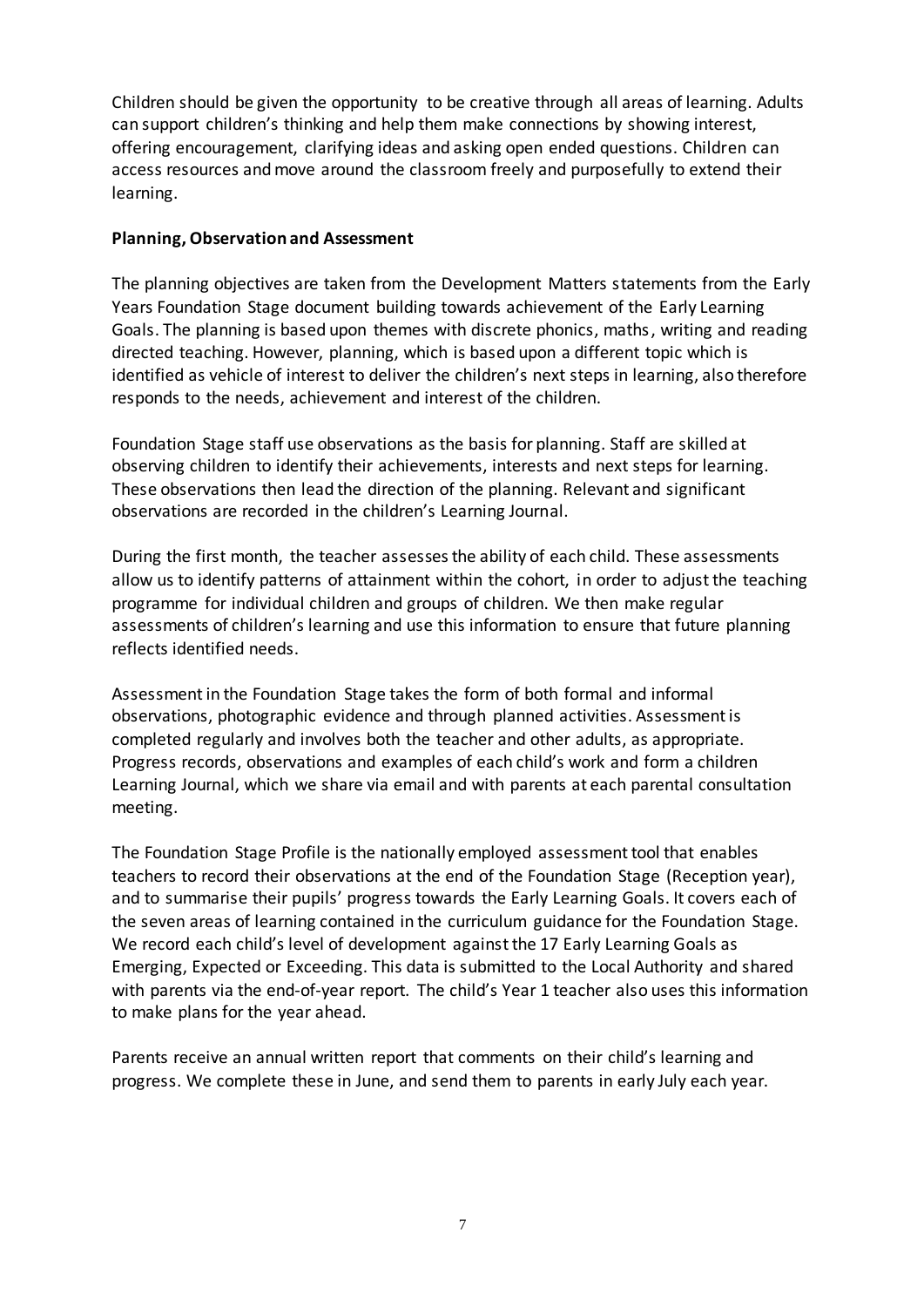## **Teaching & Learning Styles**

The features of effective teaching and learning in our school are defined in our policy on teaching and learning. They apply to teaching and learning in the Foundation Stage just as much as they do to the teaching and learning in Key Stage 1.

The more general features of good practice in our school that relate to the Foundation Stage are:

- the partnership between teachers and parents, carers and other settings that helps our children to feel secure at school, and to develop a sense of well-being and achievement;
- the understanding that teachers have of how children develop and learn, and how this must be reflected in their teaching;
- the range of approaches that provide first-hand experiences, give clear explanations, make appropriate interventions, and extend and develop the children's play, talk or other means of communication;
- the carefully planned curriculum that helps children achieve the Early Learning Goals by the end of the Foundation Stage;
- the provision for children to take part in activities that build on and extend their interests, and develop their intellectual, physical, social and emotional abilities;
- the encouragement for children to communicate and talk about their learning, and to develop independence and self-management;
- the support for learning, with appropriate and accessible space, facilities and equipment, both indoors and outdoors;
- the identification, through observations, of children's progress and future learning needs, which are regularly shared with parents;
- the good relationships between our school and the other educational settings in which the children have been learning before joining our school;
- the clear aims of our work, and the regular monitoring of our work to evaluate and improve it;
- the regular identification of training needs for all adults working at the Foundation Stage.

# **Transitions**

Transitions are carefully planned for and time given to ensure continuity of learning. At any transition, we acknowledge the child's needs and establish effective partnerships with those involved with the child and other settings, including other nurseries and child minders. Children attend introductory sessions to nursery and reception to develop familiarity with the setting and practitioners.

In the final term of EYFS, the Year 1 teacher will meet with the Early Years staff and discuss each child's development against the Early Learning Goals in order to support a smooth transition to Year 1. This discussion helps the Year 1 teacher to plan an effective, responsive and appropriate curriculum that will meet the needs of all children.